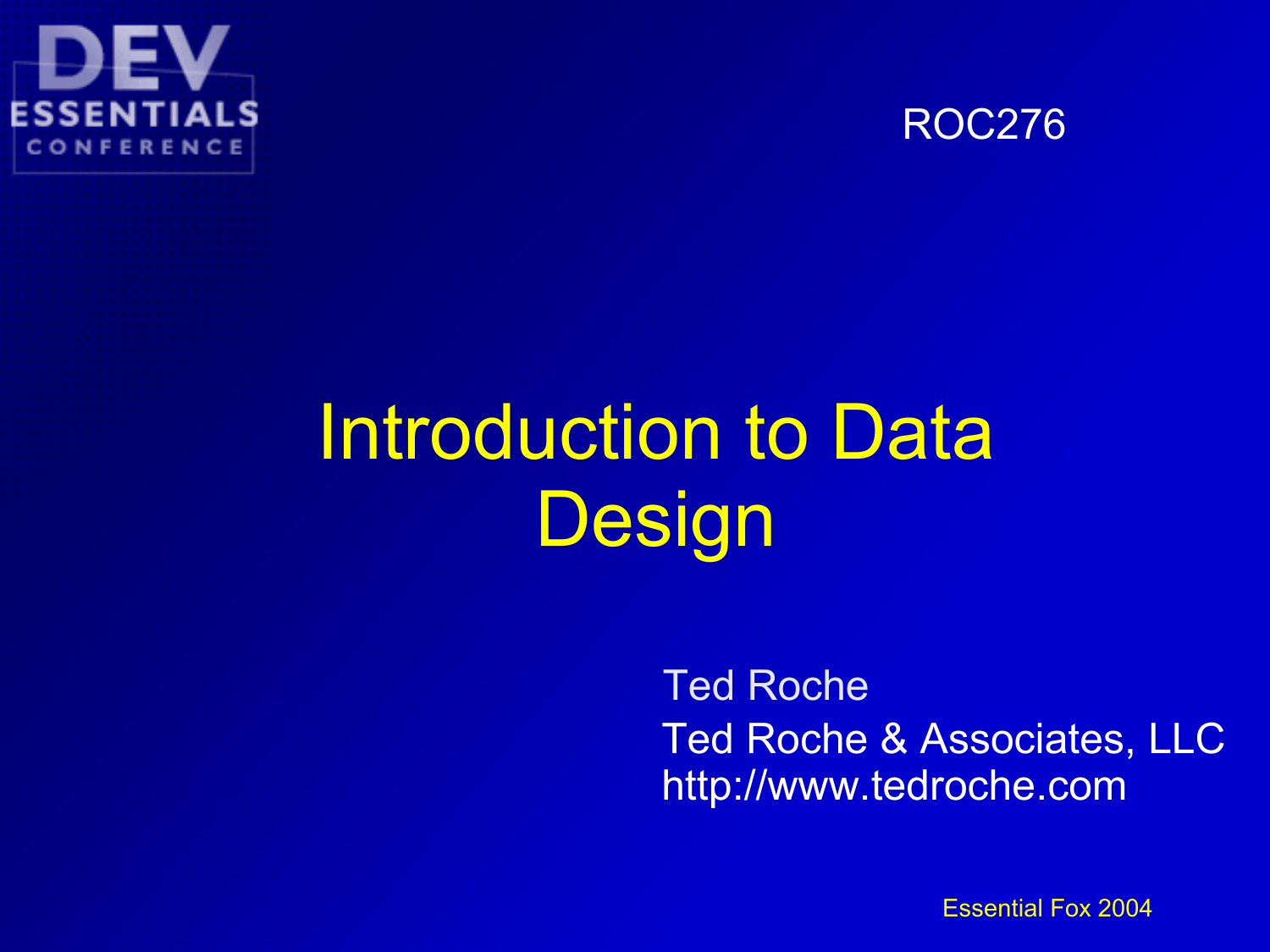# Who is Ted Roche?

• Independent Consultant – Ted Roche & Associates, LLC – Software development – Mentoring, training

- Author
	- Hacker's Guide, Essential SourceSafe
	- FoxTalk 1.0 and 2.0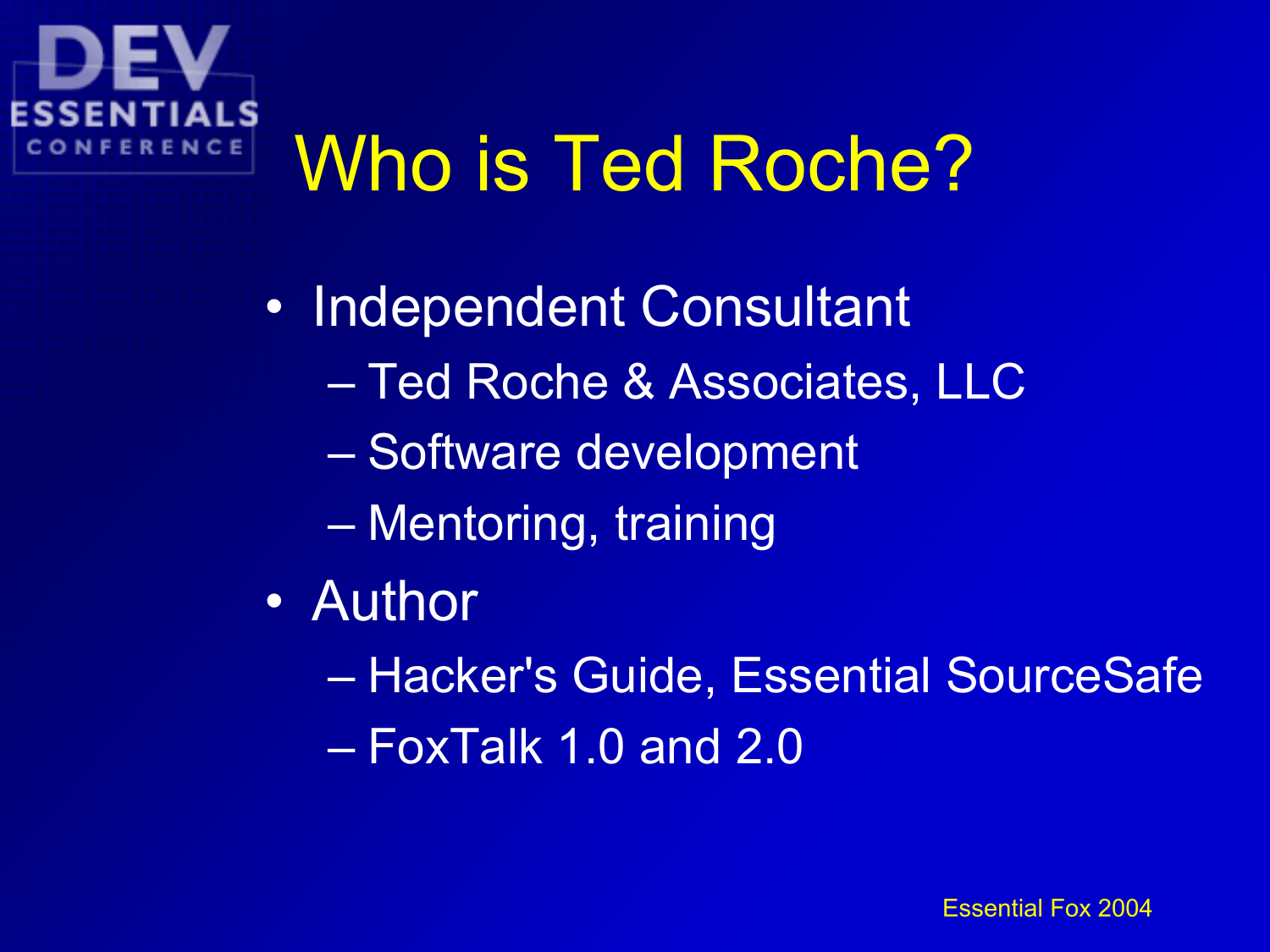

# Data Design

*"Can a good application be created from a bad data design?"*

- Terminology
- Normalization
- Naming Conventions
- Real-World Design
- Bonus: RI and the dimension of time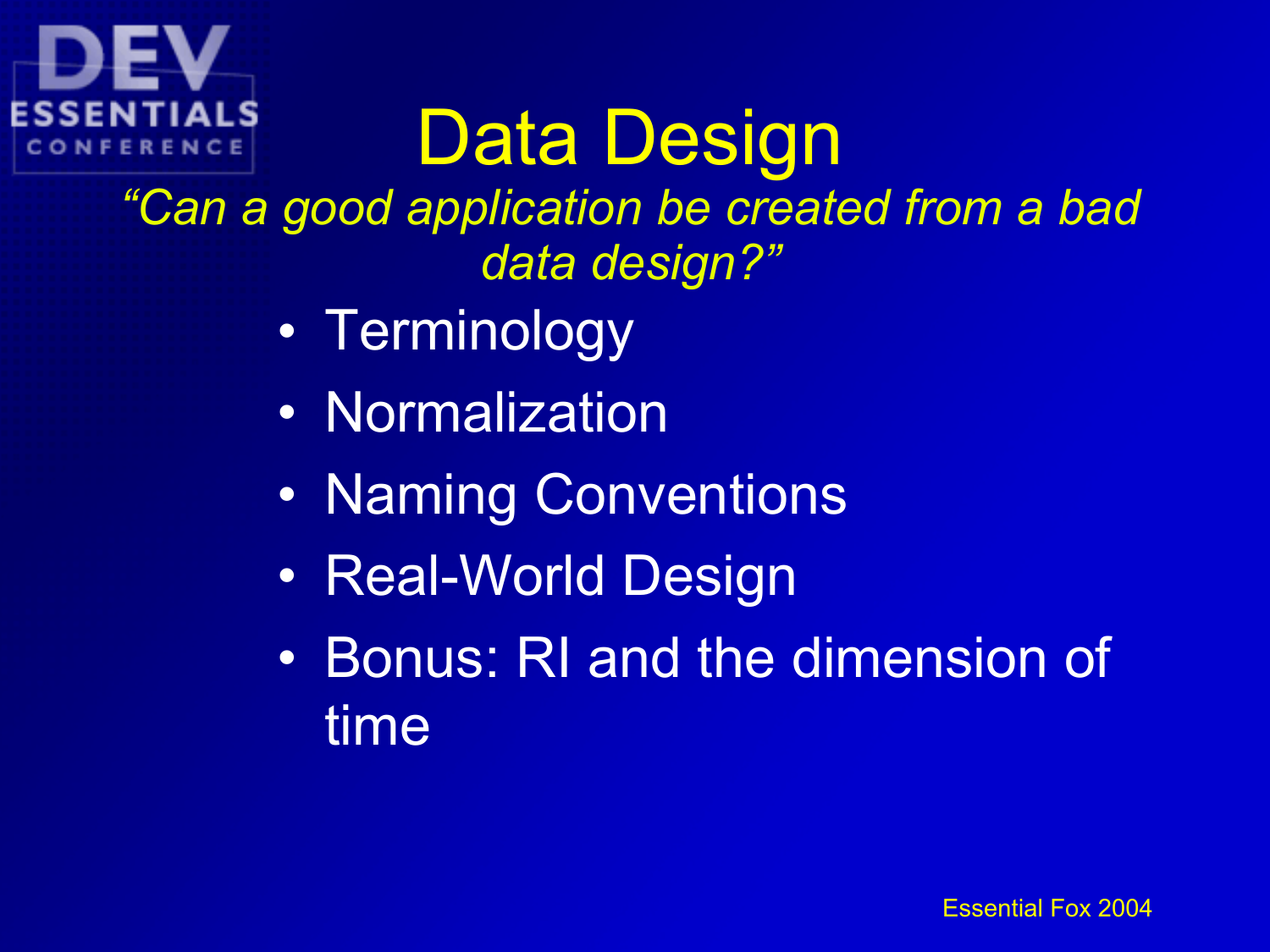#### SEN CONFERENCE

## Terminology

- Field / Column • Relation
- Record / Row
- Key: Primary, Candidate, Foreign
- Index
- Cardinality
- Relational **Integrity**
- Logical vs. Physical Design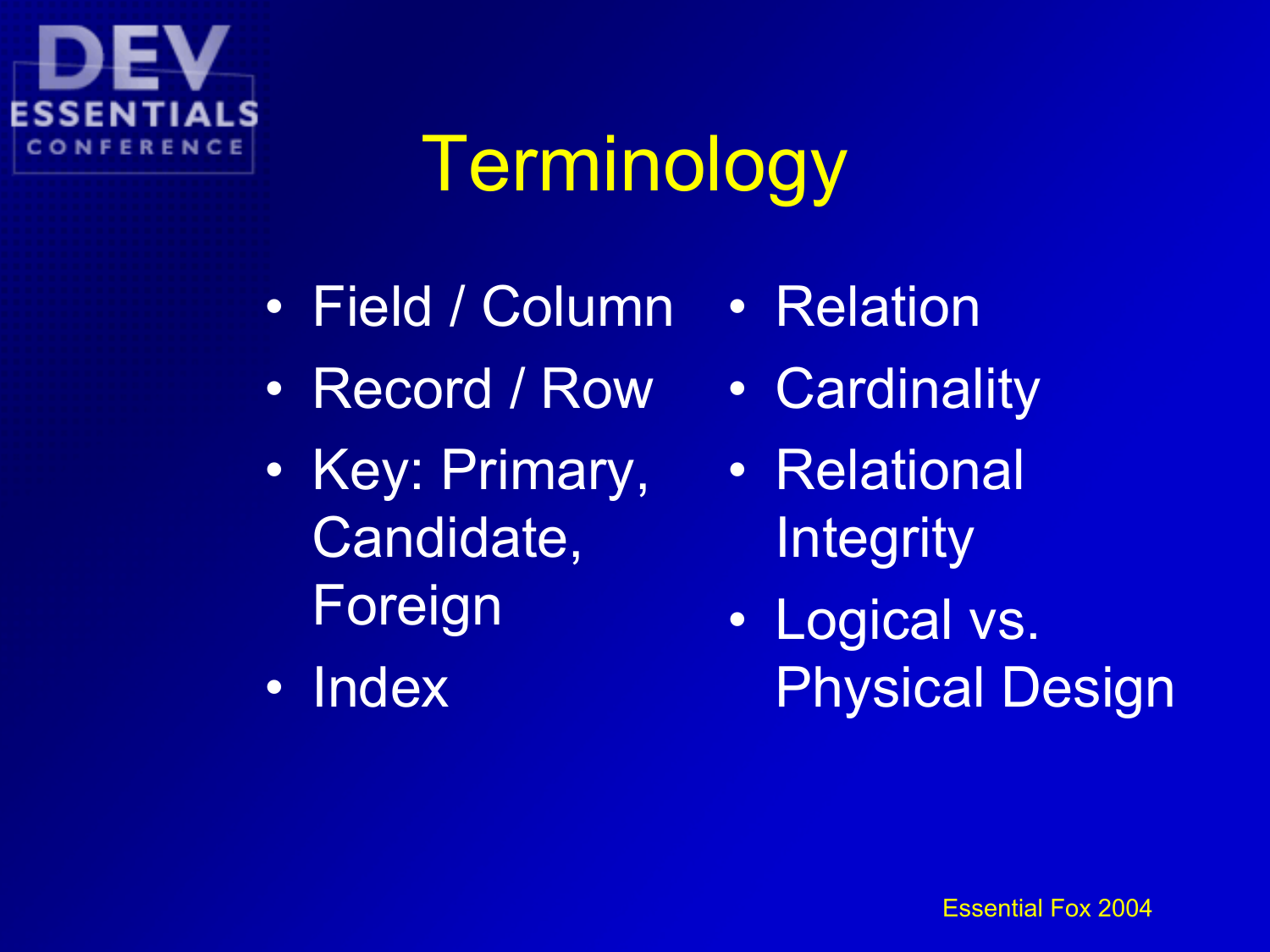

#### Normalization

- First
- Second
- Third
- Fourth ("Boyce-Codd")

"The Key, the whole Key, and nothing but the Key" -- C.J. Date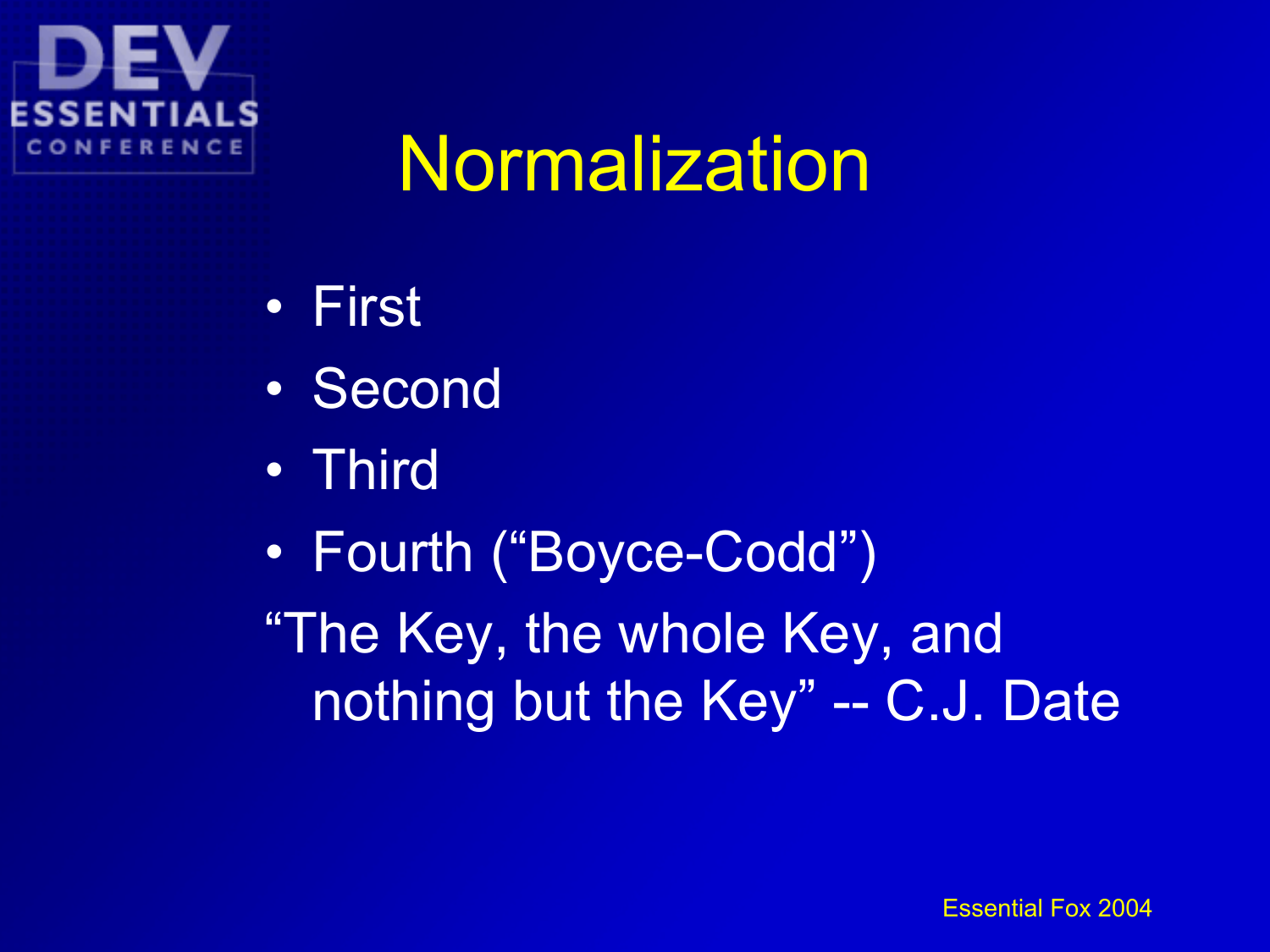

*groups*

## First Normal Form (1NF)

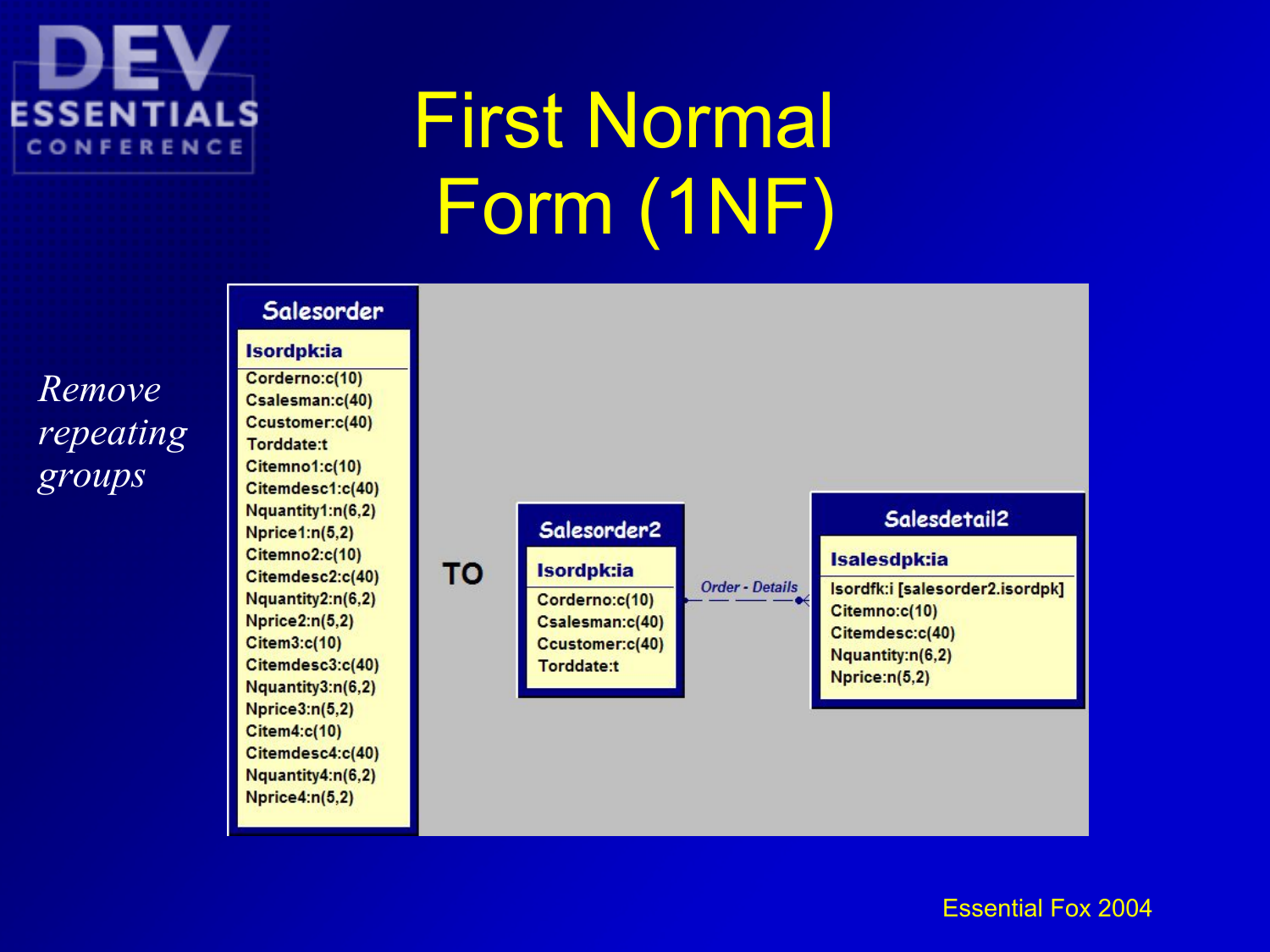## Second Normal Form (2NF)

*Fields depend on all parts of key(s)*

ESSENT

CONFERENCE



The customer belongs to the order, not the order detail.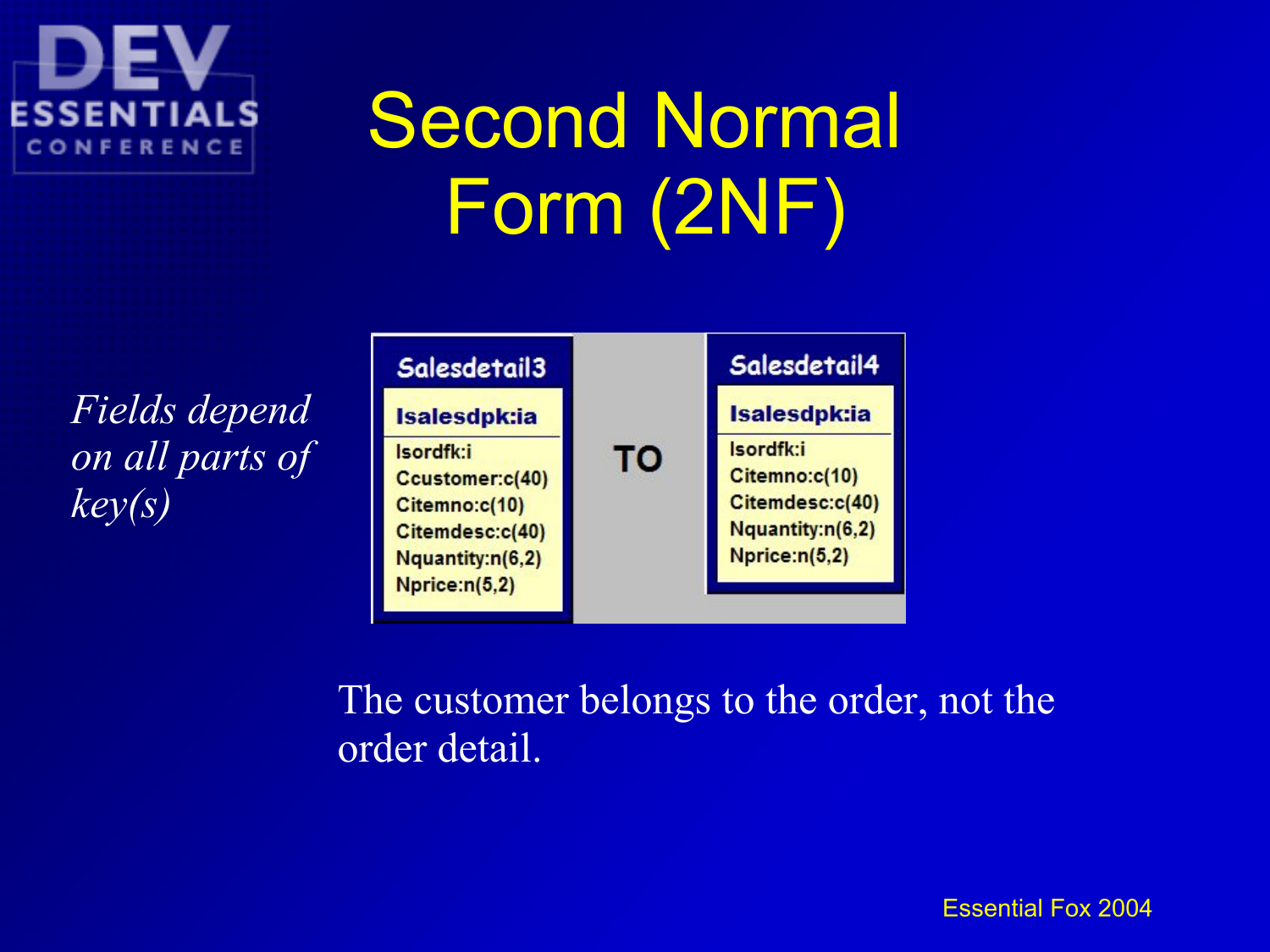# Third Normal Form (3NF)

*Fields not dependent on other fields*

ESSEN

CONFERENCE



The item description depends on the item number, not on anything specific to the order detail.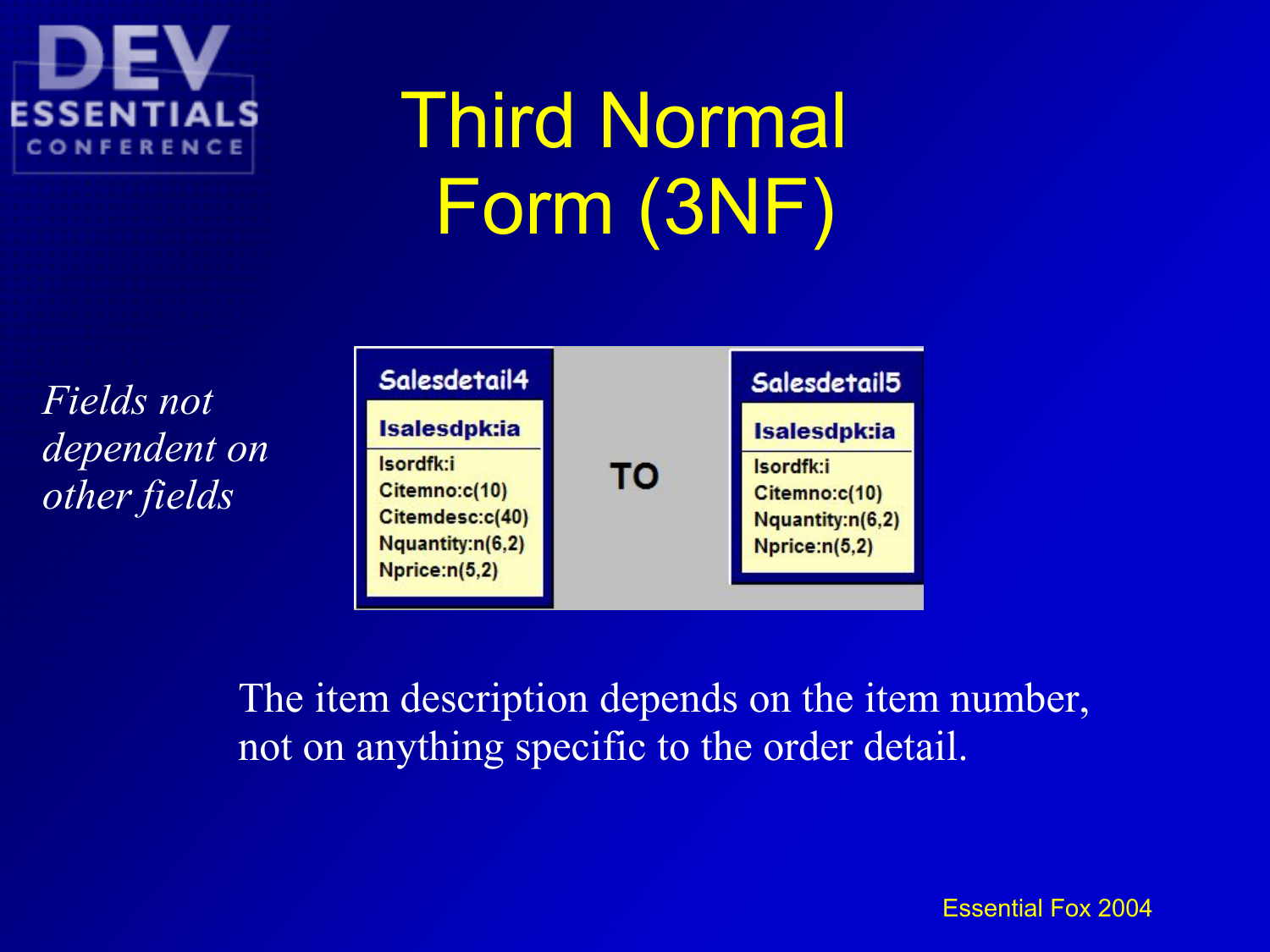# Boyce-Codd Normal Form (BCNF)

*Fields depend on all parts of candidate keys as well as primary keys*

CONFERENCE



The order number and detail line number combine to form a "natural" primary key. As we say in 2NF, the customer depends on the order, but not on the detail line.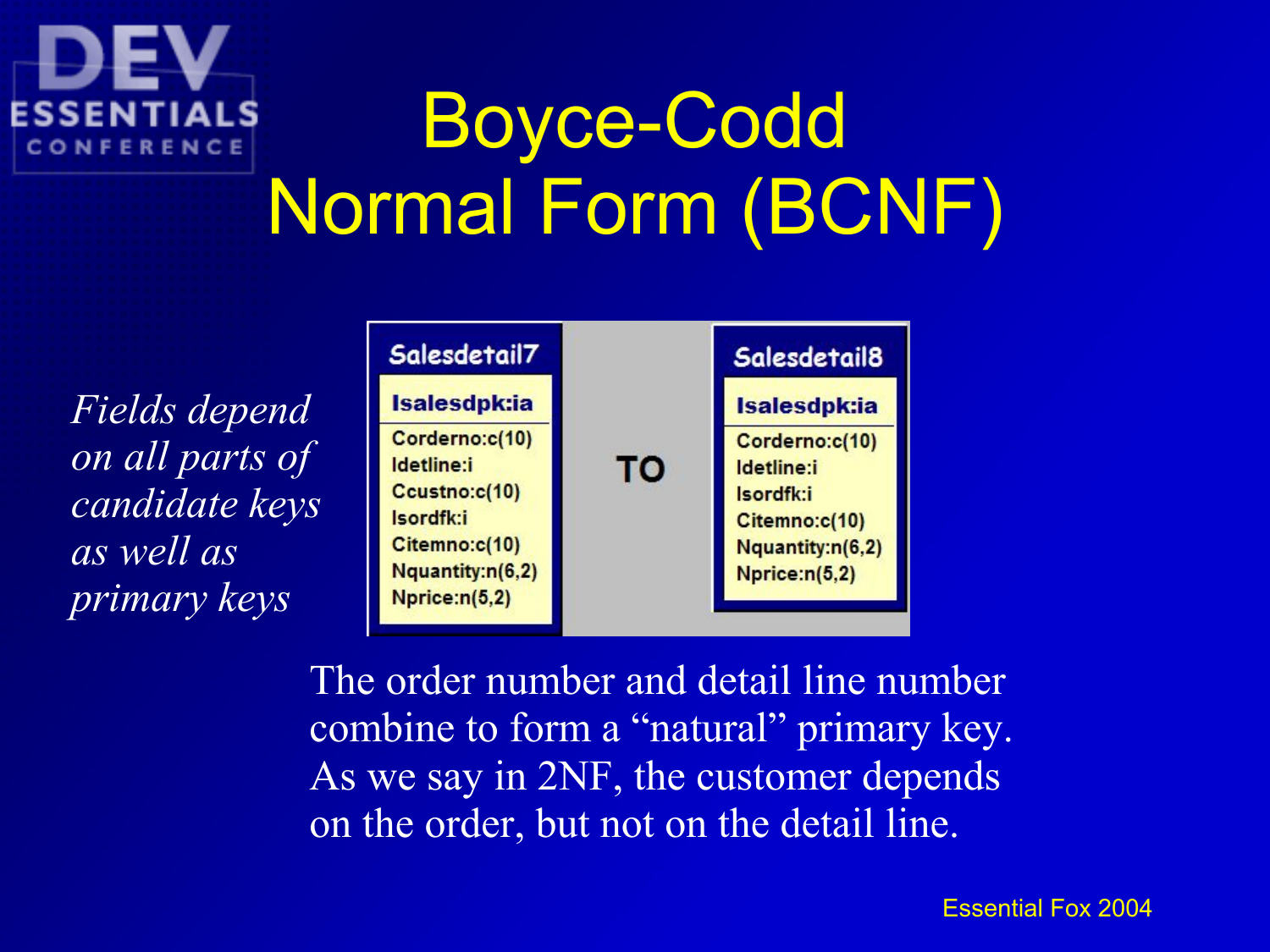## Naming Conventions NCE

- Any standard better than no standard – write it down!
	- single character datatype
	- Keys end in "PK" or "FK"
	- Keys have table name
	- 10 characters
	- NO plurals (or tables?)
	- consistency Num, No, Nr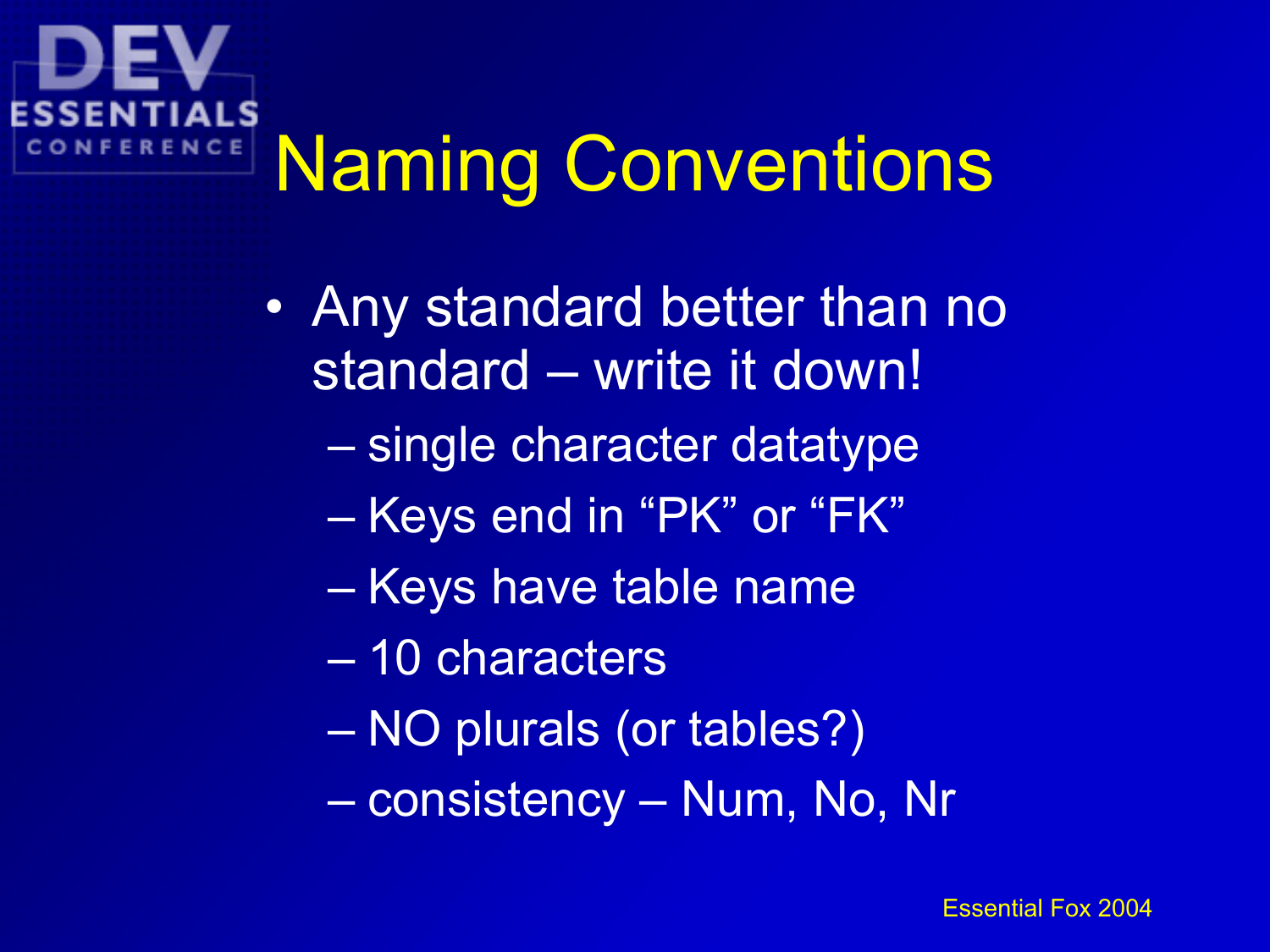#### **ESSENTIALS** Real-World Designs CONFERENCE

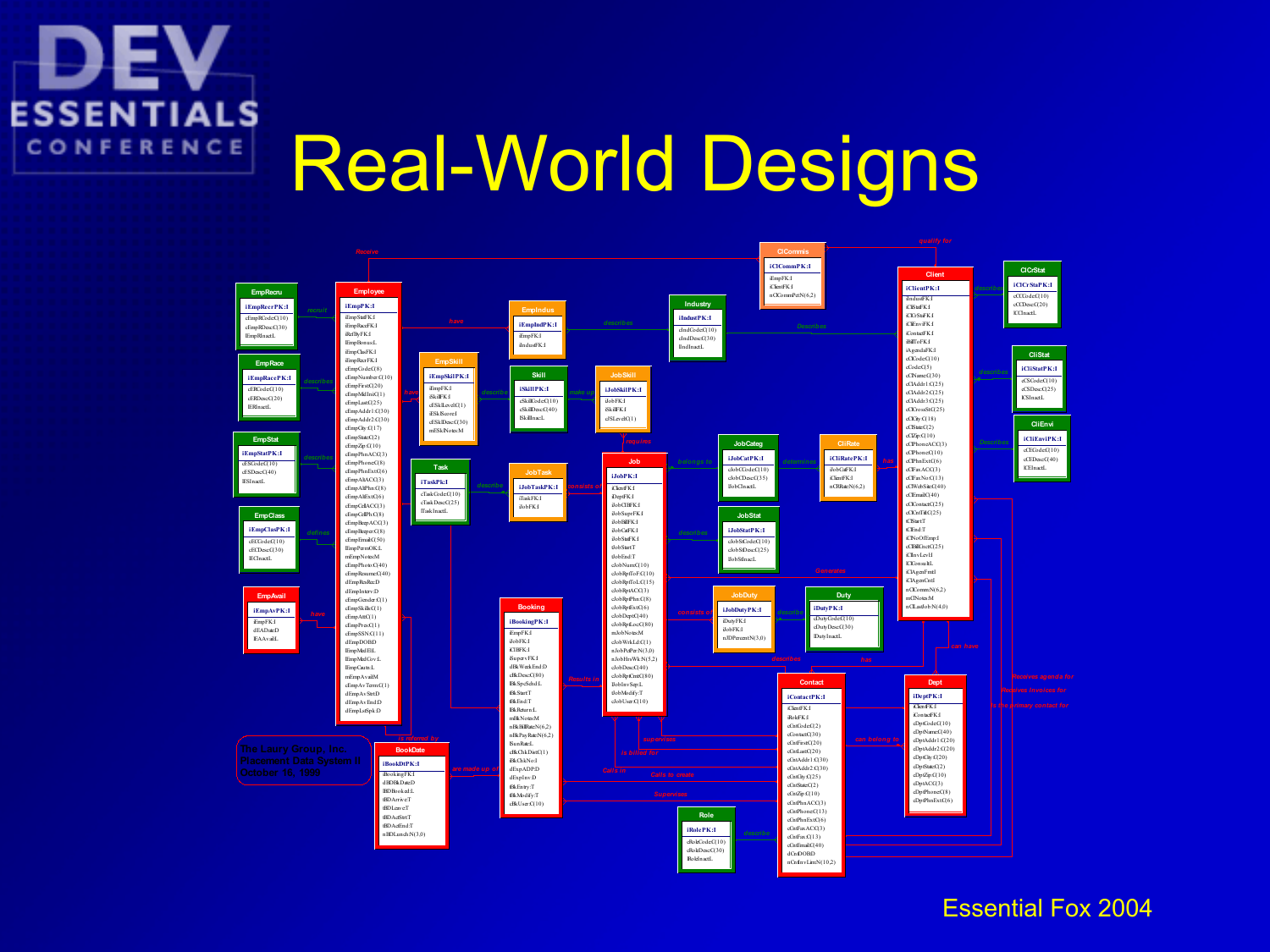Real-World **Design** 

• Contacts: phone, addresses – FoxTalk KitBox, December 2002

- *"Addressing, the Issues"*
- Organizations, FT KB "Let'er Rip"
- Document structures
- Relation Integrity (RI)
- The Dimension of Time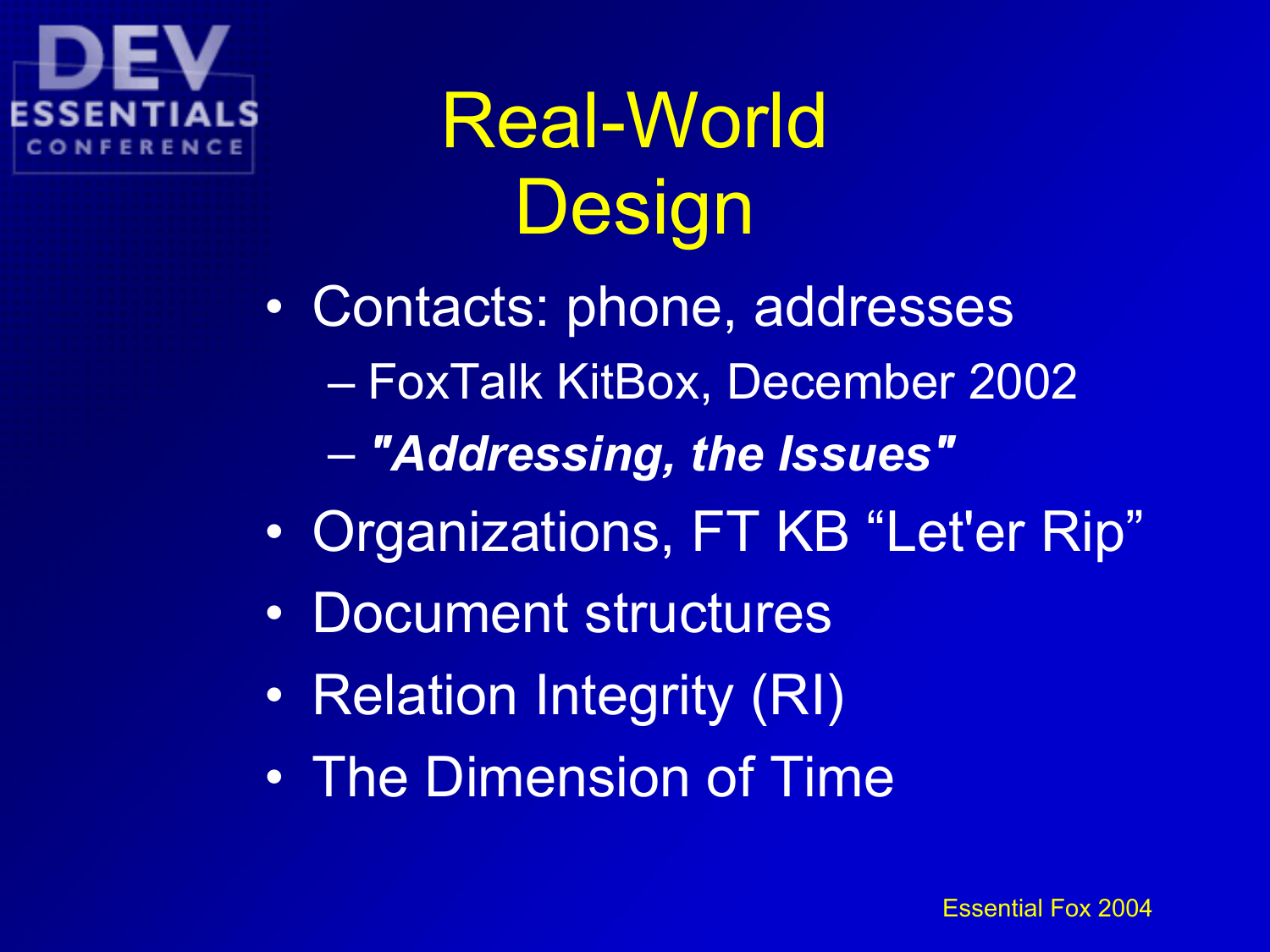### **Summary**

- Design up-front saves effort
- Normalization critical to success
- Naming conventions ease coding
- Data design problems are hard; consider them carefully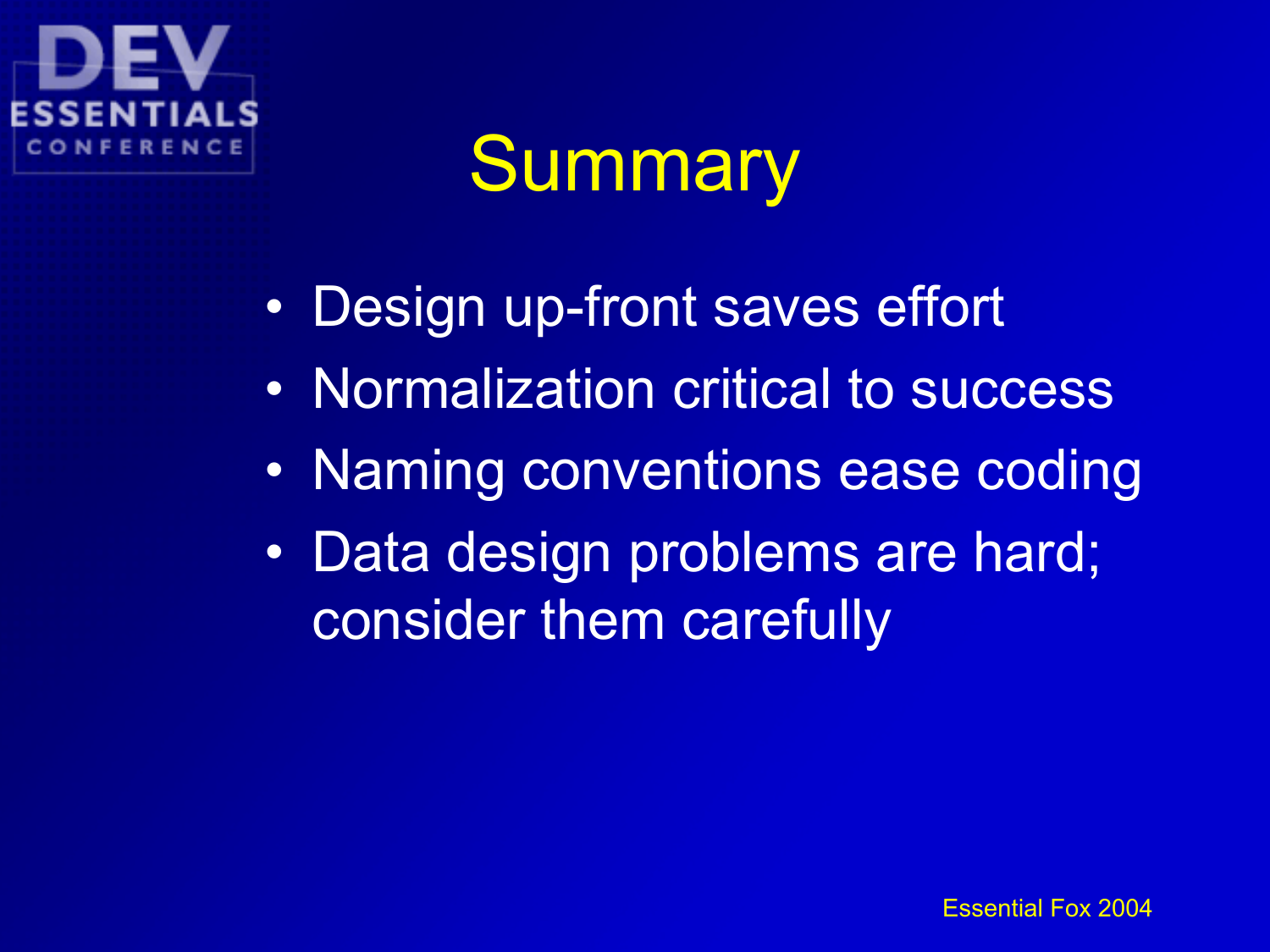

#### **DevEssentials** Web Update

#### www.devessentials.com

This session will not have web updates.